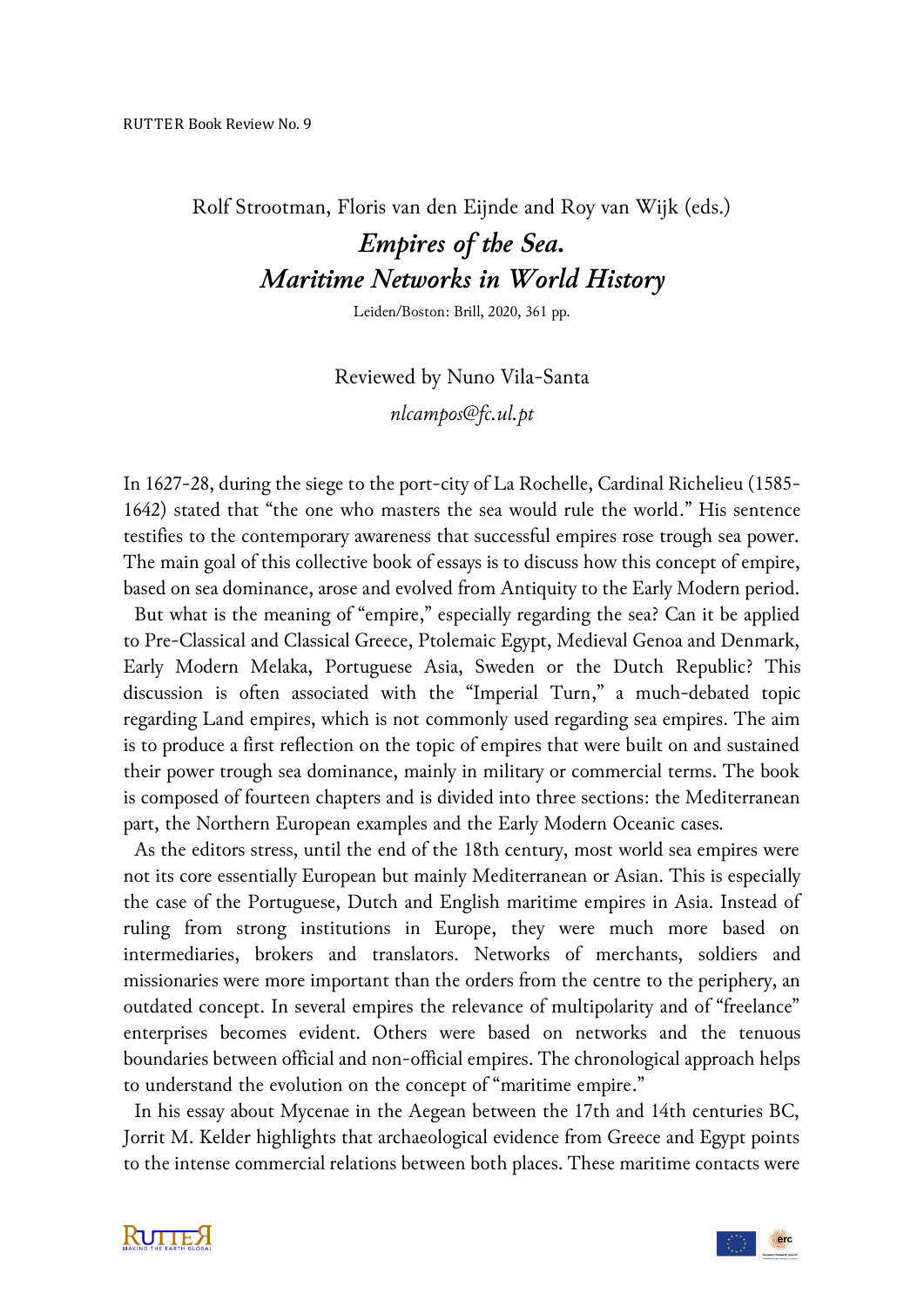determinant in the building of Mycenae maritime dominance in the Aegean, although the concept of empire cannot be applied to this context. Almost the same conclusion can be drawn from Floris van den Eijinde article on Athens in the Archaic Period (700- 480 BC). It is hard to observe in this age a first Athenian maritime empire, when other Greek competitors, such as Aegina or Corinth, were more powerful. Thucydides (460- 400 BC) also wrote that the Athenians only became sailors when they were forced by Persian invasions. But this does not mean that Athens naval power was not increasing in the North Aegean. Competition between three families in Athens shows that the creation of the first settlements away from home (the *klerouchia*) in the Hellespont or the occupation of islands such as Lemnos and Imbros, should not be disconnected from Athenian increased naval power by the end of 6th century BC. Also, as Roy van Wijk underlines, when studying the contested hegemonies of Athens, Thebes and Persia in the Aegean during the 360´s BC, even successful thalassocracies, such as Athens in the 5th and 4th centuries, were no match for the resources of lands empires such as Persia. Tracing back Epaminondas (418-362 BC) plan to transform Thebes into a thalassocracy able to rival Athens, Wijk argues that Thebes failed to build a maritime structure. This was due to the lack of support from Persia and to Epaminondas inability to convince many members of the Second Athenian League to rebel against Athens, even arguing that the First League was used by Athens to fuel its maritime ambitions.

 Still, for all these cases we are dealing with thalassocracies and not maritime empires since their power and scope of action was not only based on the sea. A different case comes when Rolf Strootman analyses the Ptolemaic dynasty. As a Hellenistic state that raised from the partition of the empire created by Alexander the Great (356-323 BC), the Ptolemies were far from being just a Greek-Macedonian dynasty ruling only Egypt. Considering the wars and rivalries with the Hellenistic Seleucids, the Ptolemies became maritime in their essence. Not only did they rival the Seleucids in Syria, but they also contested with them hegemony in the Aegean. This, in turn, lead to attempts of military and commercial domination in the Eastern Mediterranean stretching from Egypt to Cyrus, Anatolia, Thrace and even to the Black Sea. Ptolemaic rulers extended their influence to the whole Red Sea, Nubia, modern Lybia, and also established a garrison in Socotra, in the Indian Ocean. This enabled contacts with Maurya India, as well as with Ceylon. Therefore, it is possible to quietly term the Ptolemies as an empire, and one whose aim was at controlling sea routes for military and commercial purposes. Such is also the example of Medieval Genoa, as studied by Thomas Kirk, although in a different way. Starting from the 11th century on, Genoa was gradually able to impose trading routes across the entire Mediterranean. Commercial relations were established with punitive raids against modern Tunisia and with the establishment in Egypt. The Crusades were also an opportunity to rival the Venetian in the Levant and to extend Genoese presence into the Byzantine empire and the Black Sea. From the 13th century until the beginning of the 15th century, the Republic also settled its merchants in

**KUTTEX** 

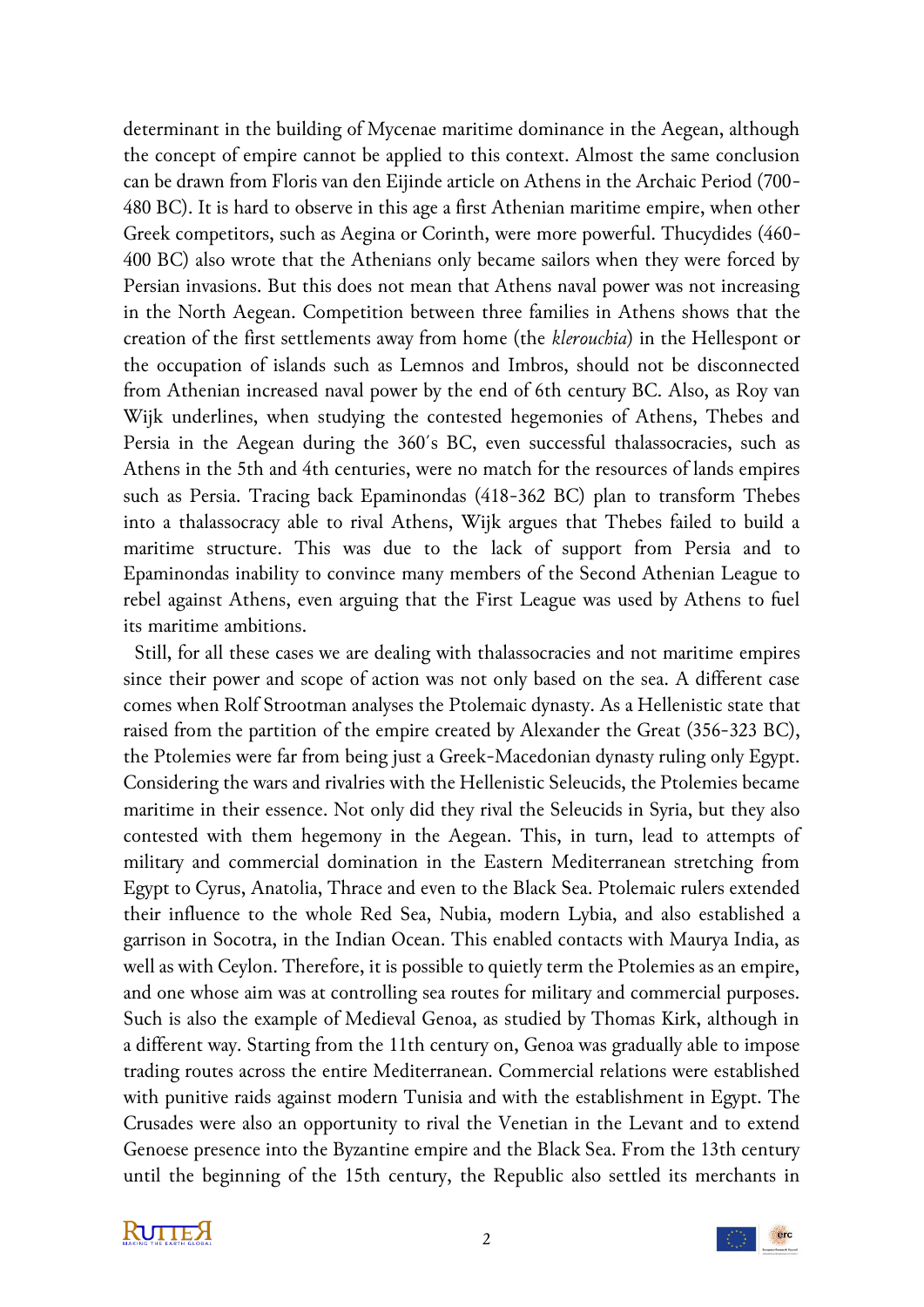Seville and Lisbon, enabling Genoese participation in the maritime trade with Northern Europe. But domestic rivalries between families meant there was no coherent rule of the Mediterranean colonies. This factor explains the Genoese collapse due to the Ottoman expansion and why, only in the 16th century, with the aristocratic Republic, Genoa recovered its major role in the European economy. So, Medieval Genoa case could be termed empire if we consider it to mean a set of networks of trade.

 Sailing North, Marco Mostert approaches the linguistic factor and its relevance in the rise of maritime empires during the Middle Ages in the Northern seas of Europe. For a maritime empire to be successful a common language or understanding needs to exist among maritime communities, such as merchants and sailors. Thus, Latin, French, Danish and German became the *lingua franca* in the Northern seas in different times during the Middle Ages and served as factors of connectivity. In his chapter on Medieval Denmark, Thomas K. Heeboll-Holm regards the Valdemerian period (1157- 1332) as possibly the one in which a thalassocracy existed. Heeboll-Holm underlines the importance of Danish control over the entrance of the Baltic and also the royal campaigns in Northern Germany, Estonia and Livonia that helped to create the Danish thalassocracy. The "Germanization" process did not collide with this merchant and military expansion. Still, the emergence of the Hansa economic power, lead to the overthrown of the Danish thalassocracy from 1250 onwards. But, if for Medieval Denmark, the concept of maritime empire may not be fully applied, it fits better to 17th century Sweden *Dominium Maris Baltici*, studied by Olaf Morke. Since Sweden left the Kalmar Union with Denmark and Norway in 1523, the Swedish Monarquia mixta tried to contain Danish power in order to transform Sweden into a viable state. It is hard to deny the 16th century historical narrative of the Swedish as the true Goths and the famous *Carta Marina* of 1536 as an attempt to portray Sweden as the Lutheran power fated to successfully oppose Orthodox Russia. Still, Morke shows that the Swedish dominion of Northern Germany, Estonia and Livonia, during the 17th century, was linked to the financial and political supports from the Dutch and the French. This is especially the case for the connection with the Dutch Republic since 1614, considered as the main power in the Baltic during the 17th century. So, the Swedish domain should be considered as a second grade and as a borrowed empire.

 In his study about Early Modern Mercantilism in the Indian Ocean, Anjana Singh points out that connectivity in the Indian Ocean was present long before the arrival of the Europeans. Noting Admiral Zheng He (1371-1433) expeditions, Singh observes that they cannot be seen as an attempt to impose a Chinese rule in the seas of Asia since, prior to the arrival of the Portuguese, no Asian power tried to rule the entire Indian Ocean. Even the Portuguese and their "Estado da Índia" were never able to control all nautical routes within Asia, despite the imposition of the "cartazes" system. The Portuguese maritime empire in Asia followed a model very different from that of the commercial companies later created by the Dutch and the English. At stake were two forms of maritime empire, a more formal one controlled from the Realm (the

**KUTTEX** 

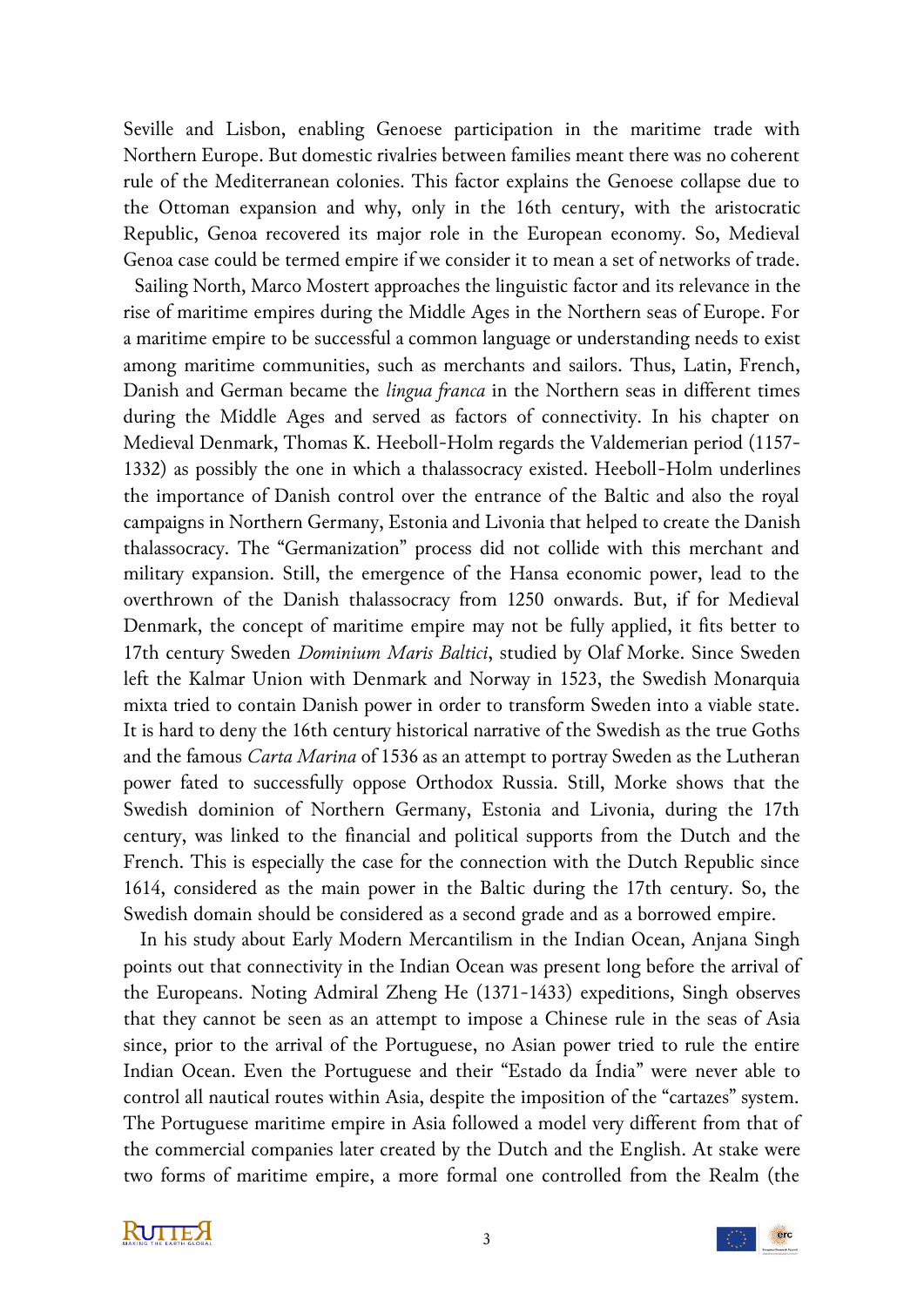Portuguese), and a more merchant-warrior system (the Dutch and the English), that only in 18th century evolved to inland domination. Yet, this interpretation is somehow challenged by Cátia Antunes study on the transnational networks in the Portuguese maritime empire. Focusing on several developments in Portuguese historiography, Antunes sustains that the Portuguese Crown was unable to fully control its empire. Instead, the local communities ran it on a much more regular basis. Analysing the cases of Ouidah, in the Western coast of Africa, Goa shadow empire in the gulf of Bengal and the case of Macau, she detaches the informal networks of trade and power created by local actors that ruled in these areas, much more than Lisbon. Antunes concludes that these networks were agents of globalization: the informal empire that justified the formal one.

 Studying the case of Melaka between 1400-1528, Peter Borschberg shows how the Melaka sultanate built a thalassocracy. Profiting from its strategic location in the straits, Melaka became the trading zone for several merchant communities and maritime cultures. Before the Portuguese conquest, Melaka sultans organized a complex administrative system to tax the trade within the city. Still, Borschberg stresses that Melaka cannot be considered a state in European terms and very hardly an empire, unless empire means a web of commercial networks. Analysing the "reluctant empire," as sometimes VOC is called, Remco Raben underlines that the Dutch presence in Asia was essentially a thalassocracy. Approaching VOC as just a commercial venture because it was regarded as a Company of merchants in Europe, is missing the critical point that the Dutch were perceived as another European state in the seas of Asia due to highly armed actions. However, this idea disappears once research is made on VOC´s structures in Asia. In order to succeed in imposing their commercial networks and later their territorial expansion, the Dutch were forced to adapt to the local reality. Soldiers and slaves were recruited from all shores of the Indian Ocean and a multiracial society was created in Batavia as a path to fuel extraction revenues and to territorial expansion after the downfall of maritime incomes in the 18th century. Although this is not directly mentioned by Raben, one may conclude that the Dutch followed the previous example of the Portuguese. Studying the pirate networks in the Caribbean, Kris Lane essay can be considered as an approach to informal empires in the Caribbean. She explains how the Caribbean pirates were replaced by the raiding activities of the Spanish *conquistadores*. After the arrival of the French and the English, religious tones of Protestantism served to oppose the Spanish rule in the Caribbean, giving rise to a new buccaneer era. This is especially the case of the Dutch, who took the pirating war in the Caribbean to a new scale. By then and from 1650 onwards, the buccaneer actions never ceased to develop until there was a full English Royal Navy campaign to hunt down the once supported pirates. But, as Lane demonstrates, this campaign only succeeded after 1714 and it is hard to deny the continuity between Spanish, French, English and Dutch buccaneers.